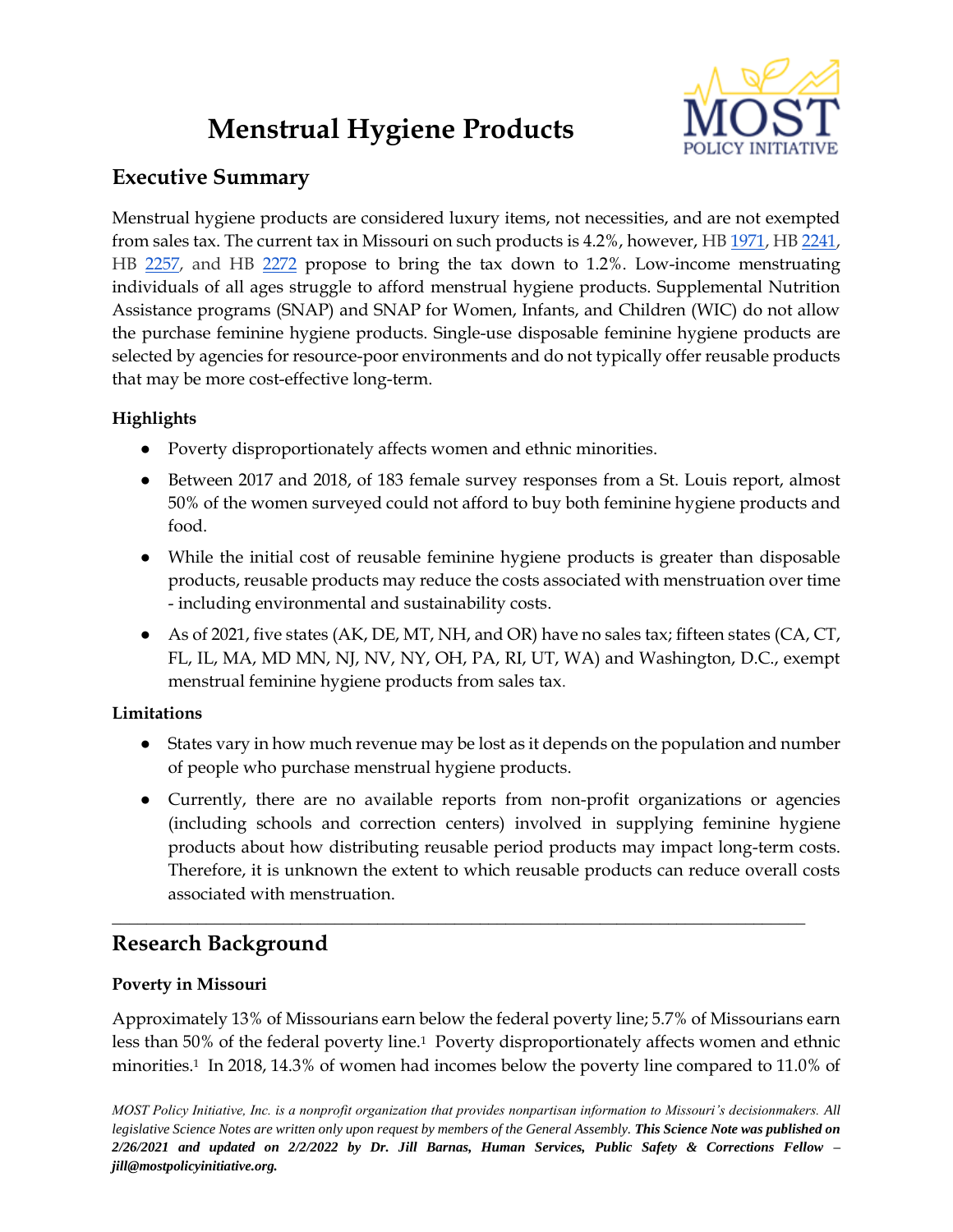men.<sup>1</sup> Twenty-six percent of the African American population were living in poverty compared to 11% of the White population; the unemployment rate for African American women was 4.9% compared to 3.1% for White women.<sup>1</sup>

Prior to the COVID-19 pandemic, 23.9% of Missouri households experienced income volatility (significant changes in income over time);<sup>1</sup> this number may have increased due to job loss and changes in financial situations during the pandemic. Job loss, irregular job schedules, and hourly wages can decrease financial stability and create barriers to short- and long-term financial wellbeing.<sup>1</sup>

#### **Access to Menstrual Hygiene Products**

One study quantitatively assessed access to menstrual hygiene products in St. Louis, Missouri between 2017 and 2018.<sup>2</sup> In an analysis of 183 female survey responses from 10 non-profit organizations that serve low-income women, 64% of women were unable to afford menstrual hygiene products and 21% of women experienced this monthly.<sup>2</sup> In these instances, many women had to use alternative absorbent materials such as cloth, rags, tissue/toilet paper, or infant diapers which can lead to negative health consequences such as infections.<sup>2</sup> Approximately 28% of the women included in the survey had either full-time or part-time employment with more than 33% missing work due to menstraution.<sup>2</sup>

Almost 50% of the women surveyed could not afford to buy both menstrual hygiene products and food.<sup>2</sup> Regardless of age, women experienced a lack of money to purchase menstrual hygiene products.<sup>2</sup> Age, employment, and education demographics were provided, however, and inequities by race were not described. It is unknown whether access to menstrual products differs across other areas of the state. Although school-aged girls were not a part of this study, lack of products may force girls to miss school.<sup>3</sup> In Missouri, current legislative efforts seek to increase access to no-cost menstrual hygiene products in schools (HB [1842,](https://house.mo.gov/Bill.aspx?bill=HB1842&year=2022&code=R) HB [1843,](https://house.mo.gov/Bill.aspx?bill=HB1843&year=2022&code=R) HB [2591\)](https://house.mo.gov/Bill.aspx?bill=HB2591&year=2022&code=R). For more information about menstrual hygiene products in schools, please see our previously published Science Note: [No-Cost Period Products in Schools.](https://mostpolicyinitiative.org/science-note/no-cost-period-products-in-schools/)

#### Costs Associated with Disposable and Reusable Menstrual Hygiene Products

The average menstruating individual spends roughly \$10 per month (\$120 per year) on disposable menstrual hygiene products like tampons, liners, and pads. Reusable menstrual hygiene products include reusable menstrual pads, silicone menstrual cups, discs, sea sponges, and menstrual underwear. The cost upfront associated with reusable products is much greater than that of disposable products. The prices range between \$7 and \$45 with the average price around \$23 to \$30; this may differ for reusable pads as costs will be dependent on number needed and absorbency.<sup>4,5</sup> In a review of menstrual cup use, 73% of study participants from 15 studies (13 in women and 2 in adolescent girls) prefer these products over disposable products.<sup>4</sup>

Furthermore, reusable products can reduce overall spending per year on disposable hygiene products because reusable products have a lifespan of 5 to 10 years. In addition to cost benefits, reusable products can reduce the environmental cost associated with the solid and hazardous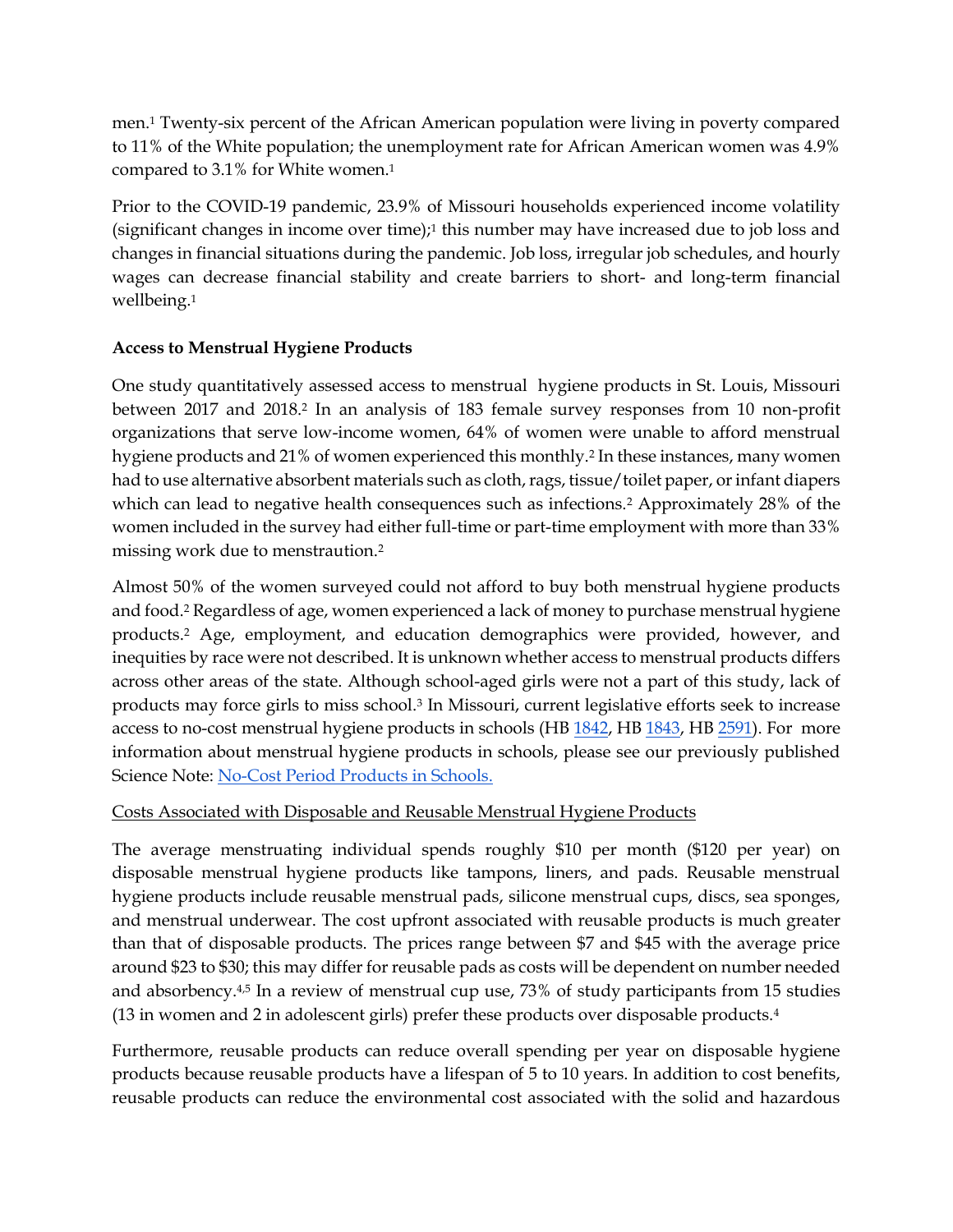waste generated from single-use products.<sup>6</sup> In regards to reproductive health concerns, reports show that these products have minimal risks associated with infections when compared to disposable products; this finding may be attributable to the fact that reusable products do not contain harsh chemicals found in disposable menstrual hygiene products.<sup>4</sup>

Currently, there are no available reports from non-profit organizations or agencies (including schools and correction centers) involved in supplying menstrual hygiene products (e.g., Dignity Period) about how distributing reusable period products may impact long-term costs. However, Maryland has a detailed [cost estimate](https://mgaleg.maryland.gov/2021RS/fnotes/bil_0005/hb0205.pdf) of approximately \$4 per female student each year for disposable products in middle and high schools; the actual costs will vary depending on actual costs and usage by students.

#### **Taxes on Menstrual Feminine Hygiene Products**

Feminine hygiene products are essential, sanitary health items. For tax purposes, feminine hygiene products are considered luxury items, not essentials, and are not exempted from sales tax. In some states, these products can be taxed at 10% or higher. Legislation concerning feminine hygiene product affordability, including taxation, and availability, has been introduced at the federal level, but it has not been passed. As of 2021, five states (AK, DE, MT, NH, and OR) have no sales tax; fifteen states (CA, CT, FL, IL, MA, MD, MN, NJ, NV, NY, OH, PA, RI, UT, WA) and Washington, D.C., exempt menstrual hygiene products from sales tax. 7

The current tax rate in Missouri on such products is 4.2%, however, current legislation (HB [1971,](https://house.mo.gov/Bill.aspx?bill=HB1971&year=2022&code=R) HB [2241,](https://house.mo.gov/Bill.aspx?bill=HB2241&year=2022&code=R) HB [2257,](https://house.mo.gov/Bill.aspx?bill=HB2257&year=2022&code=R) and HB [2272\)](https://house.mo.gov/Bill.aspx?bill=HB2272&year=2022&code=R) proposes to bring the tax down to 1.2%, which would match the tax rate charged for most foods. Economic research shows that tax breaks reduce the cost and improve affordability on such products for low-income individuals.<sup>8</sup> While the estimated savings per individual is relatively small, a reduction in tax would reduce total cost burden. In Ohio, it was estimated that exempting menstrual hygiene products will save the average menstruating individual approximately \$633 over their lifetime.9 Opponents against reductions in tax rates or exemptions suggest taxes on other items may need to increase to account for the tax revenue lost; in California, it was estimated that \$20 million in revenue was lost with such tax exemptions, however, this can vary by state depending on population and number of people who purchase these products. 10

#### **Government Assistance Programs**

Missourians are eligible for government assistance programs such as Supplemental Nutrition Assistance Program (SNAP), or Women, Infants, and Children (WIC) if they earn less than 130% of the poverty line. Women participants of SNAP who are pregnant or have children under the age of five are eligible for WIC, which provides additional resources. Unemployed individuals may also be eligible for SNAP benefits.

Signed in 2020, the CARES act permits menstrual hygiene products to be purchased with a health savings account (HSA) or flexible savings account (FSA). However, SNAP and WIC assistance